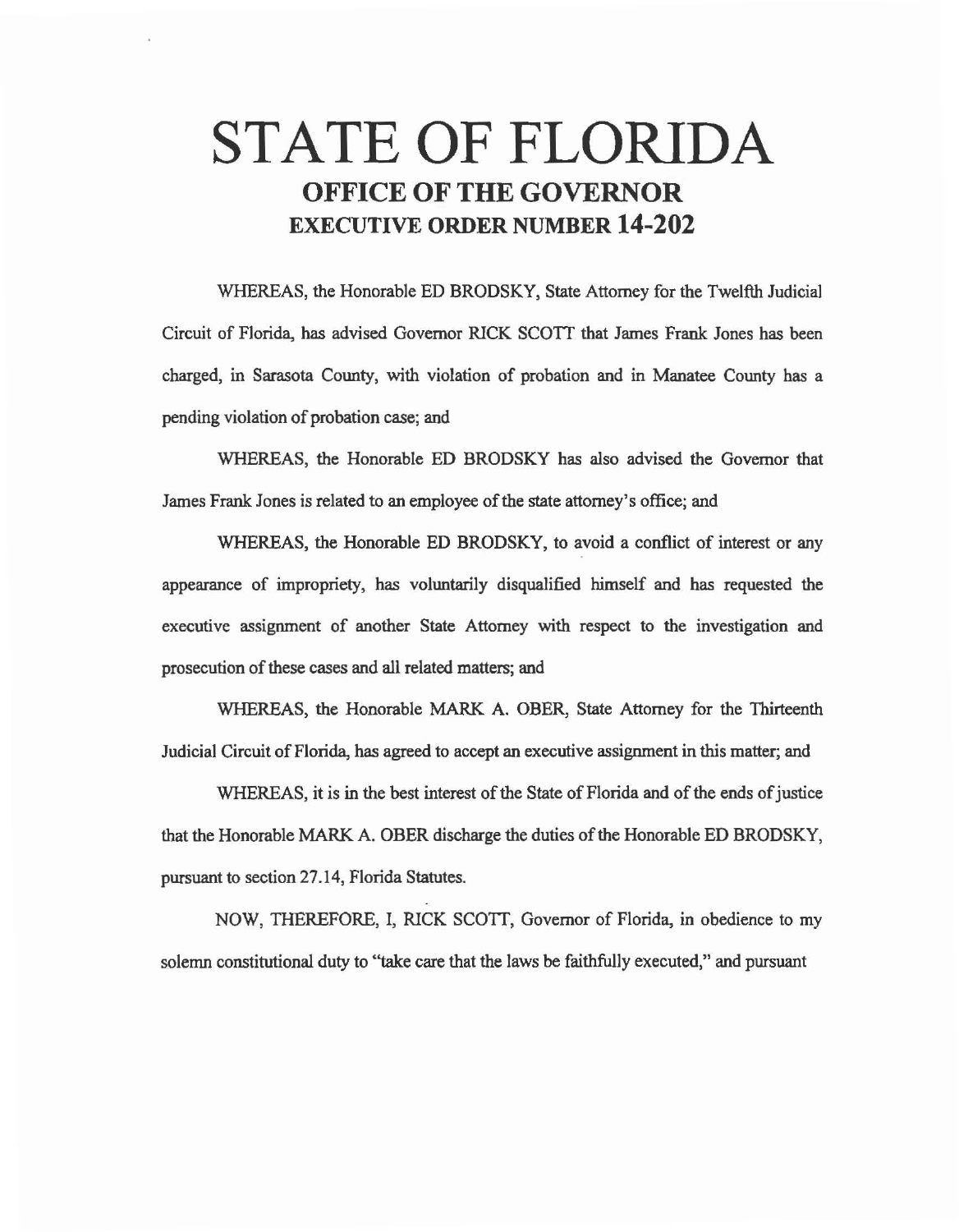to the Constitution and laws of the State of Florida, issue the following Executive Order, effective immediately:

## Section 1.

The Honorable MARK A. OBER, State Attorney for the Thirteenth Judicial Circuit of Florida, referred to as the "Assigned State Attorney," is assigned to discharge the duties of the Honorable ED BRODSKY, State Attorney for the Twelfth Judicial Circuit of Florida, as they relate to the investigation, prosecution and all matters related to James Frank Jones. Section 2.

The Assigned State Attorney or one or more Assistant State Attorneys and Investigators, who have been designated by the Assigned State Attorney, shall proceed immediately to the Twelfth Judicial Circuit of Florida, and are vested with the authority to perform the duties prescribed herein.

## Section 3.

All residents of the Twelfth Judicial Circuit are requested, and all public officials are directed, to cooperate and render whatever assistance is necessary to the Assigned State Attorney, so that justice may be served.

## Section 4.

The period of this Executive Assignment shall be for one (1) year, to and including July 2, 2015.